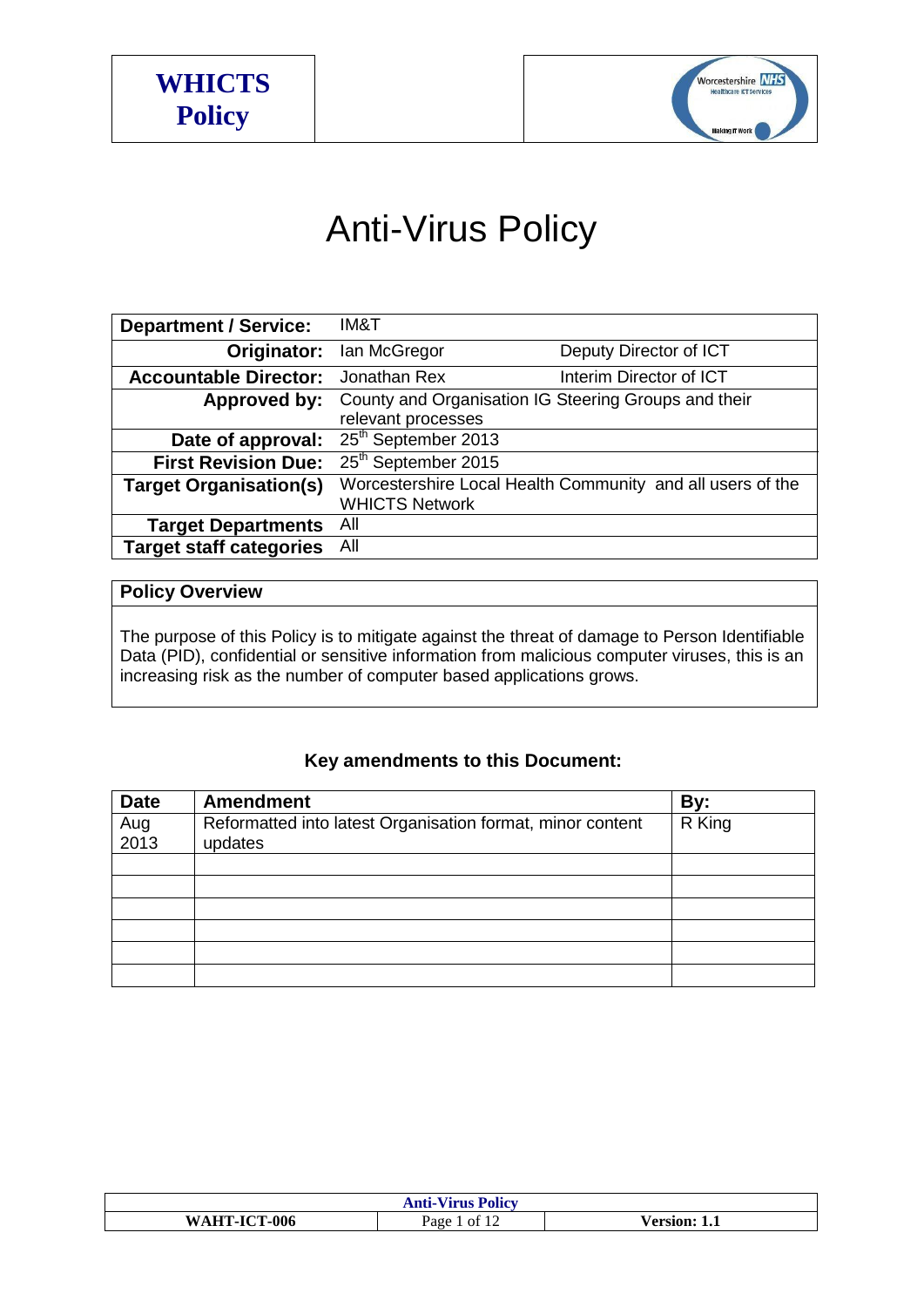

Worcestershire NHS Making IT Work

## **Contents page:**

- **1.** Introduction
- **2.** Scope of this document
	- **2.1** Scope<br>**2.2** Policy
	- **2.2** Policy Aim
	- **2.3** Objectives
- **3.** Definitions
- **4.** Responsibilities and Duties
	- **4.1** WHICTS Responsibilities<br>**4.2** Users Responsibilities
		- **4.2** Users Responsibilities
- **5.** Legislation
- **6.** Policy Detail
	- **6.1** Document Framework
	- **6.2** Classifications
	- **6.3** Use of Email and Internet
	- **6.4** Anti-Virus Controls
	- **6.5** Avoiding Virus Infection
	- **6.6** What to do if a Virus is Found or Suspected
	- **6.7** Hoax Viruses
	- **6.8** Information Protection
	- **6.9** Data Protection
- **7.** Implementation of Key document
	- **7.1** Plan for implementation
	- **7.2** Dissemination
	- **7.3** Training and awareness
- **8.** Monitoring and compliance
- **9.** Policy Review
- **10.** References

Supporting Documents

Equality Impact Assessment Tool Financial Impact Assessment

| <b>Anti-Virus Policy</b> |                 |                 |
|--------------------------|-----------------|-----------------|
| WAHT-ICT-006             | of $12$<br>Page | ersion:/<br>1.1 |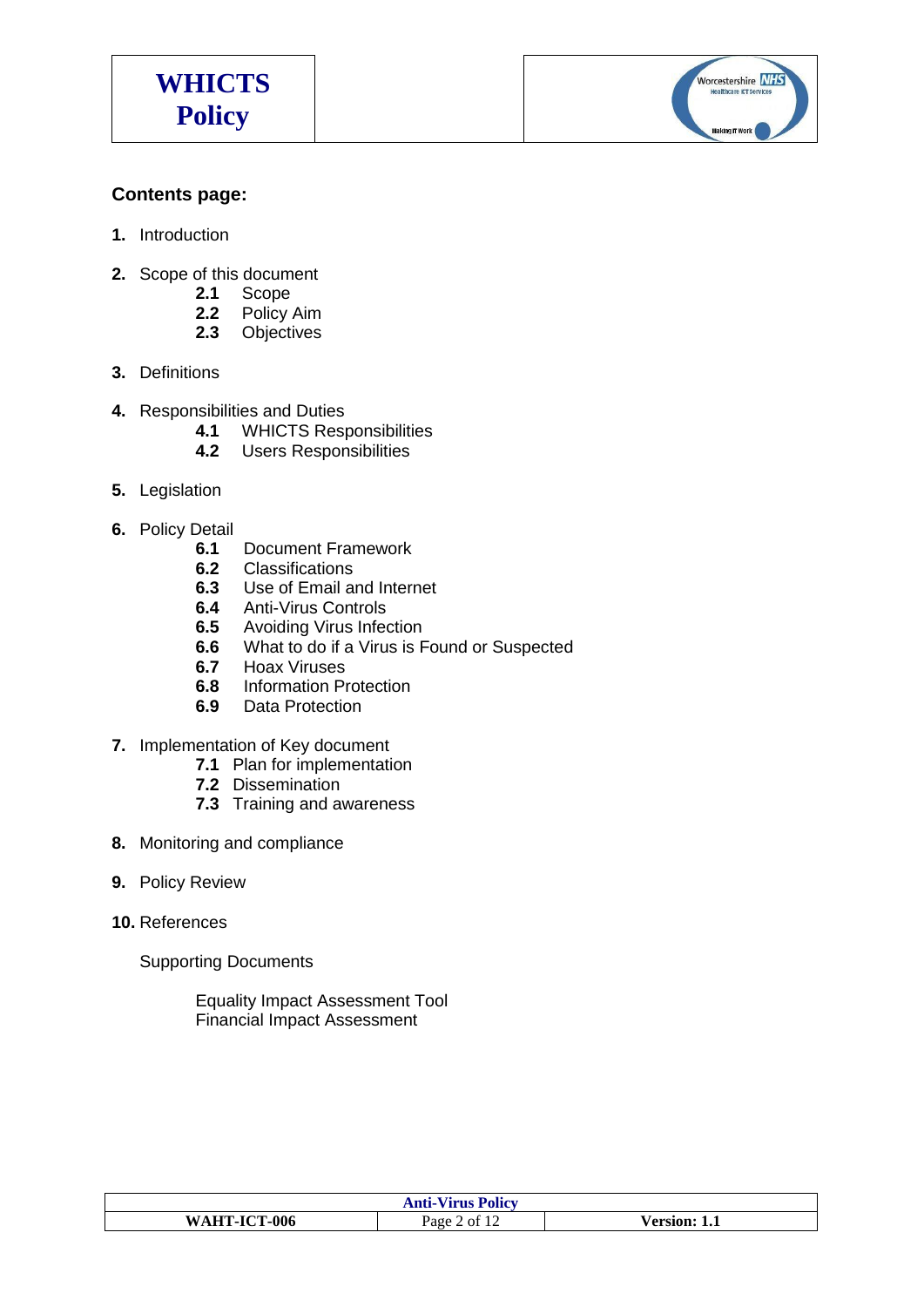

## **1. Introduction**

The software and hardware that make up the computer networks are essential resources for NHS Organisations. They aid staff in carrying out their everyday duties and without them important communication systems would not exist.

Computer viruses pose considerable risks to these systems. They can cause them to run erratically, cause loss of information, and information to become corrupted, with the consequential loss of productivity for the Organisation.

## **2. Scope of this document**

#### **2.1 Scope**

This policy applies to:

- All employees whilst using Organisation equipment and accessing the Organisation's network at any location, on any computer or Internet connection.
- Other persons working for the Organisation, persons engaged on business or persons using equipment and networks of the Organisation.
- Anyone granted access to the network.

#### **2.2 Policy Aim**

Ensure:

- All staff are aware of their responsibilities in relation to safeguarding the confidentiality, integrity, and availability of data and software within the Organisation.
- Best practice concerning the use of software within the Organisation is identified.
- Instructions are provided on the prevention of virus infection, and what steps to take should a virus be found

#### **2.3 Objectives**

This policy is designed to give guidance and direction on minimising the risk of a virus infection, and what to do if they are encountered.

Breaches of this policy should be regarded as serious misconduct which could lead to disciplinary action in accordance with the Organisation's Disciplinary Policy.

Every individual defined within the scope of this document is responsible for the implementation of this policy whilst operating any personal computer resources to access any of the organisations systems.

| T<br>Anti-<br>Policy<br><b>Virus</b>                                          |           |                                |
|-------------------------------------------------------------------------------|-----------|--------------------------------|
| <b>ICT-006</b><br>TIT<br><b>W</b> A<br>$\blacksquare$<br>$-1$<br>$\mathbf{m}$ | age<br>∩t | 0.380<br>$\sim$ slopes.<br>. . |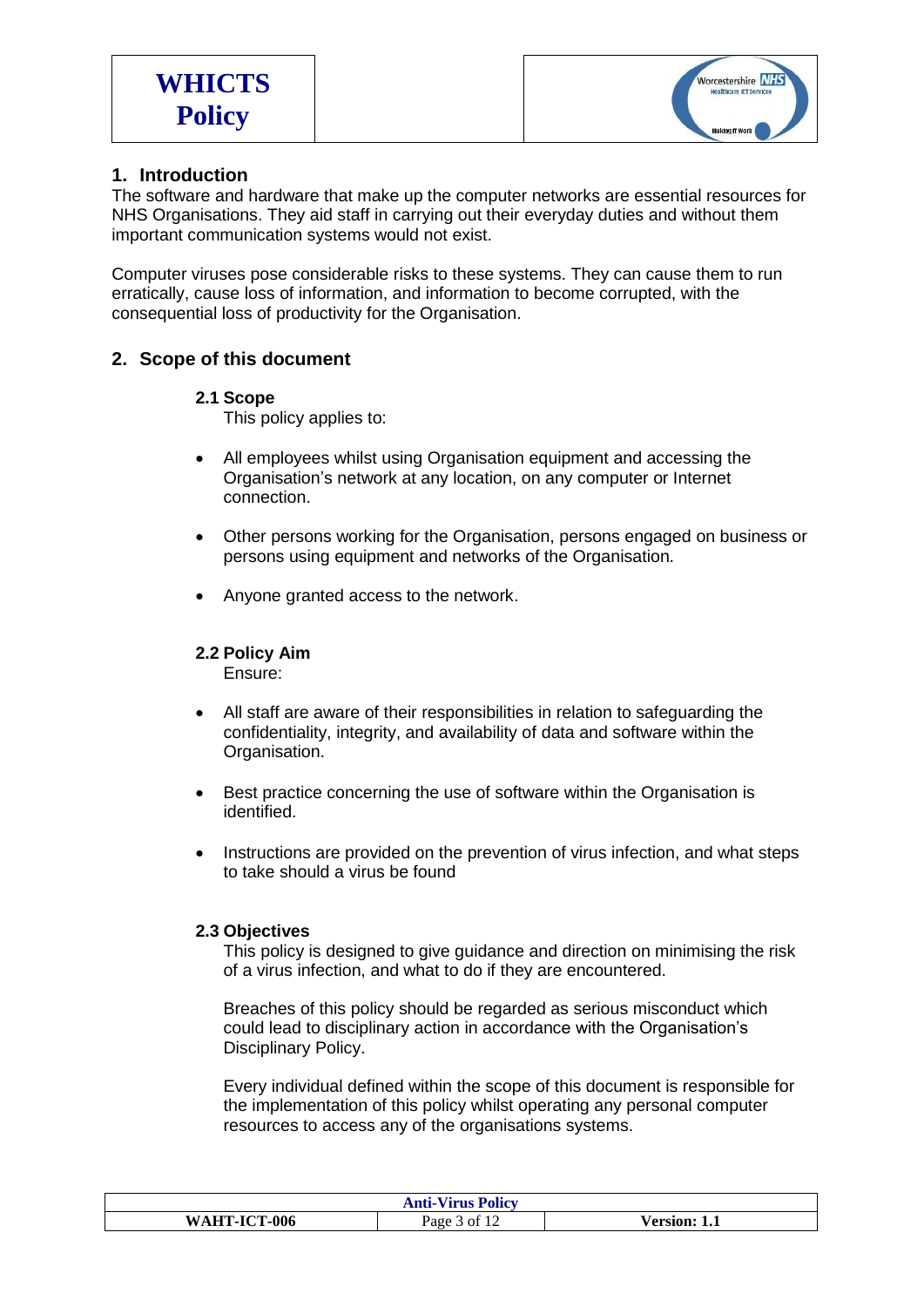



## **3. Definitions**

| <b>CD</b>     | <b>Compact Disk</b>                                                   |
|---------------|-----------------------------------------------------------------------|
| <b>HSCIC</b>  | Health & Social Care Information Centre                               |
| <b>ICT</b>    | Information & Communication Technology                                |
| IG            | <b>Information Governance</b>                                         |
| <b>IGSG</b>   | <b>Information Governance Steering Group</b>                          |
| IM&T          | Information Management & Technology                                   |
| IT            | Information Technology                                                |
| <b>NHS</b>    | <b>National Health Service</b>                                        |
| PC            | <b>Personal Computer</b>                                              |
| <b>PID</b>    | Person Identifiable Data                                              |
| <b>SIC</b>    | <b>Statement of Internal Control</b>                                  |
| <b>SIRI</b>   | Serious Incident Requiring Investigation                              |
| <b>USB</b>    | <b>Universal Serial Bus</b>                                           |
| <b>WHICTS</b> | Worcestershire Health Information & Communication Technology Services |

## **4. Responsibilities and Duties**

#### **4.1 WHICTS Responsibilities**

WHICTS will ensure that all Organisation PC's and devices connected to the network will have virus-scanning software installed, active and updated regularly.

#### **4.2 User Responsibilities**

Users should familiarise themselves and adhere to this policy, in order to minimise the risk by applying good practice to avoid viruses and how to handle them when encountered.

#### **5. Legislation**

The Worcestershire Local Health Community is obliged to abide by all relevant UK and European Union legislation.

The HSCIC have also produced the following Good Practice Guideline:

<http://systems.hscic.gov.uk/infogov/security/infrasec/gpg/avmal2.pdf>

| <b>Anti-Virus Policy</b> |            |                |
|--------------------------|------------|----------------|
| <b>AHT-ICT-006</b><br>W  | ΩŤ<br>Page | ersion:<br>1.1 |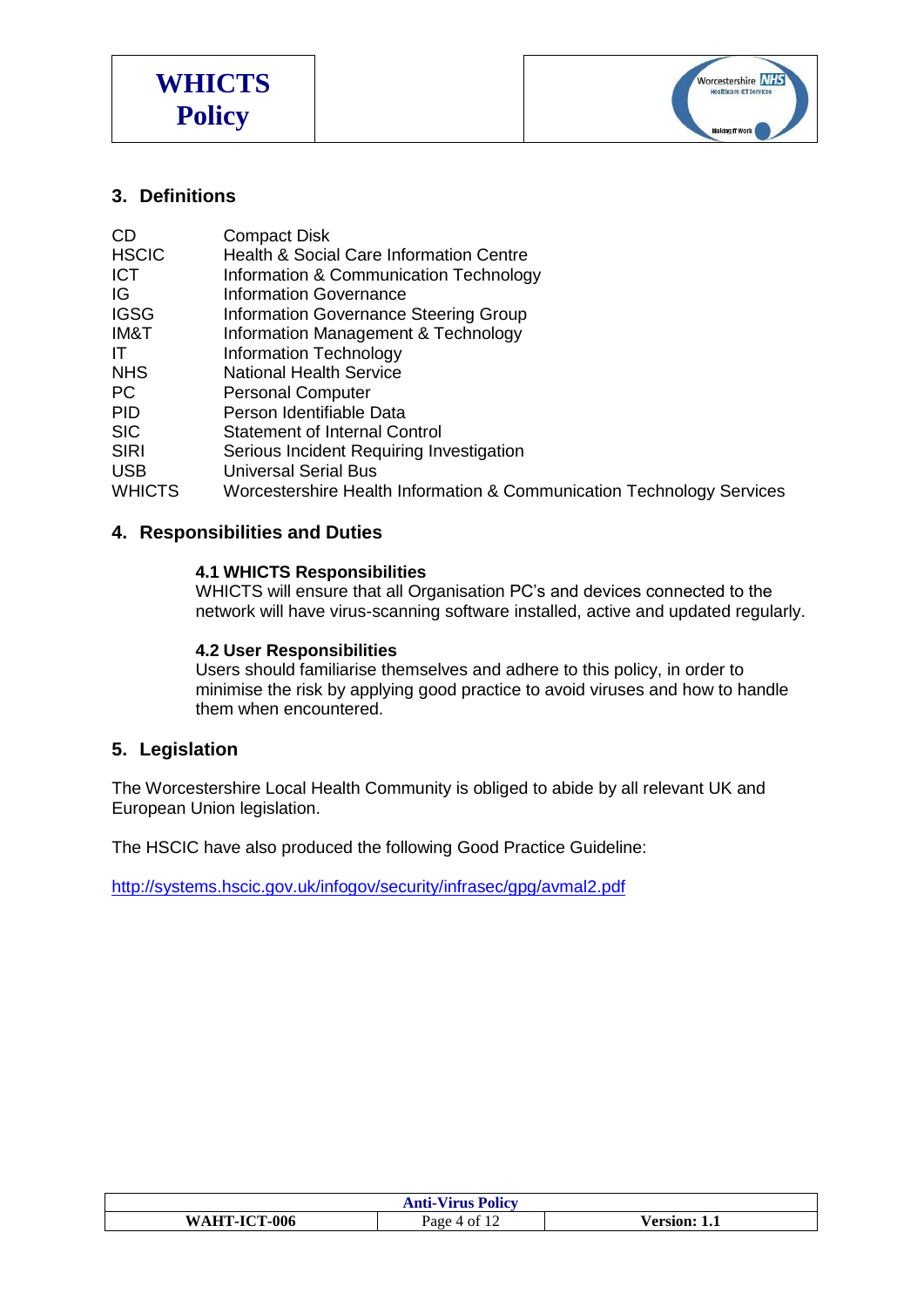

# **6. Policy Detail**

# **6.1 Document Framework**

| <b>Document Title</b>                                              | <b>Content</b>    | <b>Review period</b> |
|--------------------------------------------------------------------|-------------------|----------------------|
| <b>Anti-Virus Policy</b>                                           | <b>Principles</b> | 2 Years              |
| <b>User Responsibility Declaration</b>                             | <b>Statement</b>  | 2 Years              |
| <b>Information Security Policies &amp; Procedures</b>              | Requirements      | 2 Years              |
| <b>Access Control</b><br>п                                         |                   |                      |
| Back-Up<br>$\blacksquare$                                          |                   |                      |
| <b>Business Continuity</b><br>٠                                    |                   |                      |
| <b>Equipment Disposal</b><br>٠                                     |                   |                      |
| <b>Internet and E-Mail Access</b><br>٠                             |                   |                      |
| <b>Information Security</b><br>$\blacksquare$                      |                   |                      |
| <b>Mobile Devices</b>                                              |                   |                      |
| <b>Network Security</b><br>$\blacksquare$                          |                   |                      |
| <b>Organisation Policies &amp; Procedures</b>                      | Requirements      | As per Organisation  |
| Code of Conduct in Respect of<br>$\blacksquare$<br>Confidentiality |                   | requirements         |
| <b>Data Protection</b><br>$\blacksquare$                           |                   |                      |
| Disciplinary<br>$\blacksquare$                                     |                   |                      |
| Freedom of Information<br>$\blacksquare$                           |                   |                      |
| Home Working<br>$\blacksquare$                                     |                   |                      |
| Incident Reporting<br>٠                                            |                   |                      |
| <b>Information Governance</b><br>$\blacksquare$                    |                   |                      |
| <b>Information Risk</b><br>$\blacksquare$                          |                   |                      |
| Records Management<br>$\blacksquare$                               |                   |                      |
| Safe Haven<br>$\blacksquare$                                       |                   |                      |

## **6.2 Classifications**

- A virus is a self-replicating piece of software, which may cause damage to the operating system of the computer, the storage devices, and any data and/or software stored on them.
- Software is a computer program that is designed to carry out specific functions.
- A personal computer is any one of the following. Desktop computers, laptop computers, hand held computers.

| Anti-Vi<br><b>Virus Policy</b> |            |             |
|--------------------------------|------------|-------------|
| -006<br>.1СТ.<br>W ^           | Page<br>∩Ť | -1.1<br>sıc |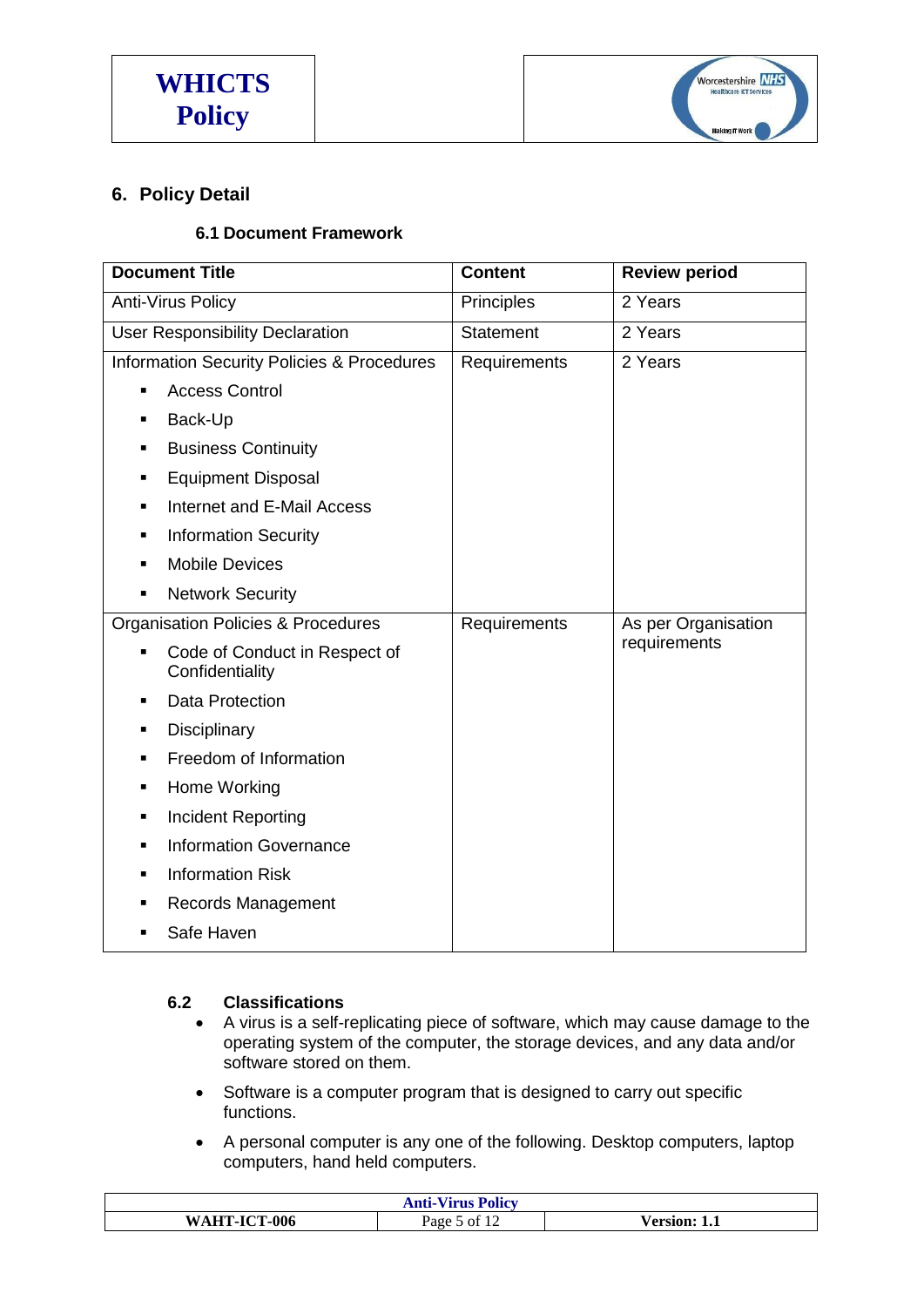

## **6.3 Use of Email and Internet**

- Email is one of the main ways used to distribute computer viruses. This is due to the ease of which information can be distributed globally. Viruses can be hidden in email attachments or in material downloaded from the internet.
- To help protect against viruses being distributed over the network, the following should be applied:
	- $\circ$  Make sure you know the sender of the email to be genuine before opening any attachments. If you are suspicious in any way then contact the sender by phone, to confirm they have sent the email.
	- $\circ$  If you believe you have received an email virus, or have received an alert from your PC to this effect then please contact the IT Service Desk.
	- o Do not download non-business software, screen savers, or any games from any source.
	- o Do not action any emails that suggest they have been sent to fix a problem with your machine (e.g. Emails from Microsoft). Reputable vendors would never distribute software patches in this way.
- **If you have any suspicions regarding a received email, do not open it, but contact the IT Helpdesk immediately.**

#### **6.4 Ant-Virus Controls**

#### **Requirements:**

- Anti-Virus software must only be installed and configured by IT Services. Users must not disable or interfere with anti-virus software installed on any computer.
- No computer may be connected to the network without adequate protection i.e. up to date anti-virus software being installed and activated. Only portable devices owned by the Organisation may be connected to the network, and in line with the Organisation's policy on connection.
- Portable device users must connect their device to the network every time they change their network password to ensure that their device remains synchronised with their current password and to ensure that the anti-virus software remains updated. Failure to do so could result in unnecessary virus outbreaks and forgotten passwords.
- NHS portable devices must not be connected to non NHS Networks.
- Users must not change or delete any anti-virus software that is installed on the Organisations network.

#### **Software Controls**

No software programs or executable files should be downloaded from the Internet and installed onto a PC without the consent of IT Services. Unauthorised downloading of software may breach the copyright licence, could introduce a computer virus to the system, and is a breach of the Organisations Internet Policy.

**The unauthorised copying of software is a criminal offence under the Copyright, Design and Patents Act 1998.**

| T<br><b>Policy</b><br>Anti- <sup>1</sup><br>/irus |               |              |
|---------------------------------------------------|---------------|--------------|
| <b>`-ICT-006</b><br>W∆<br><b>TITT</b>             | ി<br>age<br>n | sion:<br>1.1 |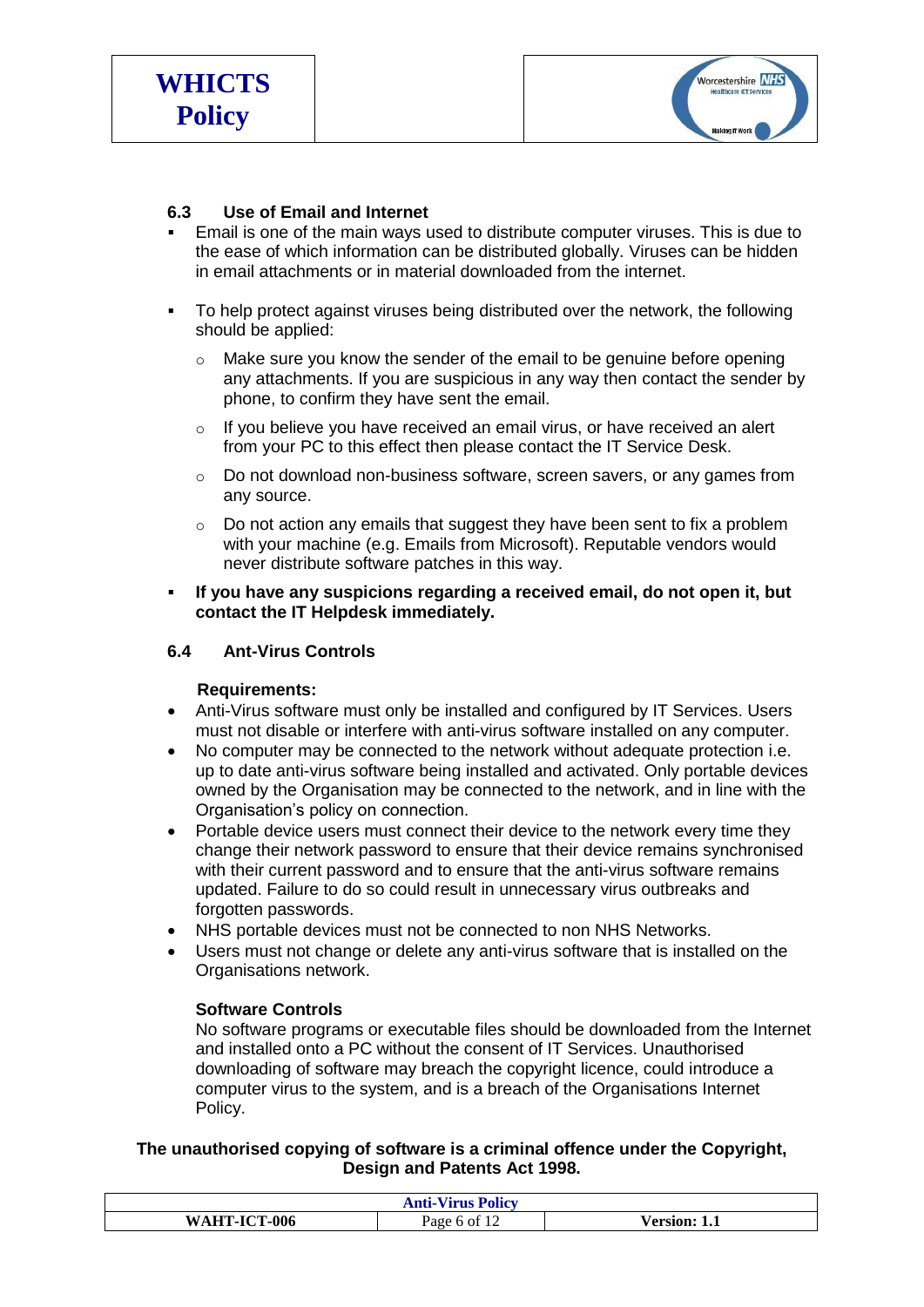

## **6.5 Avoiding Virus Infection**

To avoid being infected by a virus:

- Avoid the transfer of information by floppy disk, CD or USB memory sticks between computers and do not introduce the above media from home onto NHS computers.
- Do not "start-up" a PC with a disk in the disk drive, unless instructed by IT Services.
- Make regular backups, store on your local directory and do not store information on the PC so that if infection does occur, data can be recovered.
- All email attachments are checked for viruses as part of the automated process.

#### **6.6 What to do if a virus is found or suspected.**

If you find or suspect a virus on your PC:

- Contact the IT Service Desk immediately.
- Do not use the PC until re use has been approved by the IT Helpdesk.

The responsibilities of IT Services are to:

- Check the infected PC
- Check any media that have been used in the infected PC
- Check any other PC that the media has been used with
- Delete or clean any infected files
- Check any Servers that may have been accessed during the incident
- **Inform the Information Security Manager of any viruses detected**
- Ensure that the incident is addressed within the timescale allocated for the priority.

#### **6.7 Hoax Viruses**

Normally received via email (e.g. chain letters), this is an unconfirmed warning or plea with a request that you send the message to everyone you know. If you receive any of this kind of message.

#### **Do not send warnings to other users. This will then prevent the spread of hoax viruses.**

| -Virus Policy<br>Anti                     |                               |                  |
|-------------------------------------------|-------------------------------|------------------|
| -006<br>$AHT-ICT$<br>$\mathbf{W}$ $\iota$ | $\sim$ 1 $\sim$<br>Page<br>Οİ | A<br>-sion*<br>. |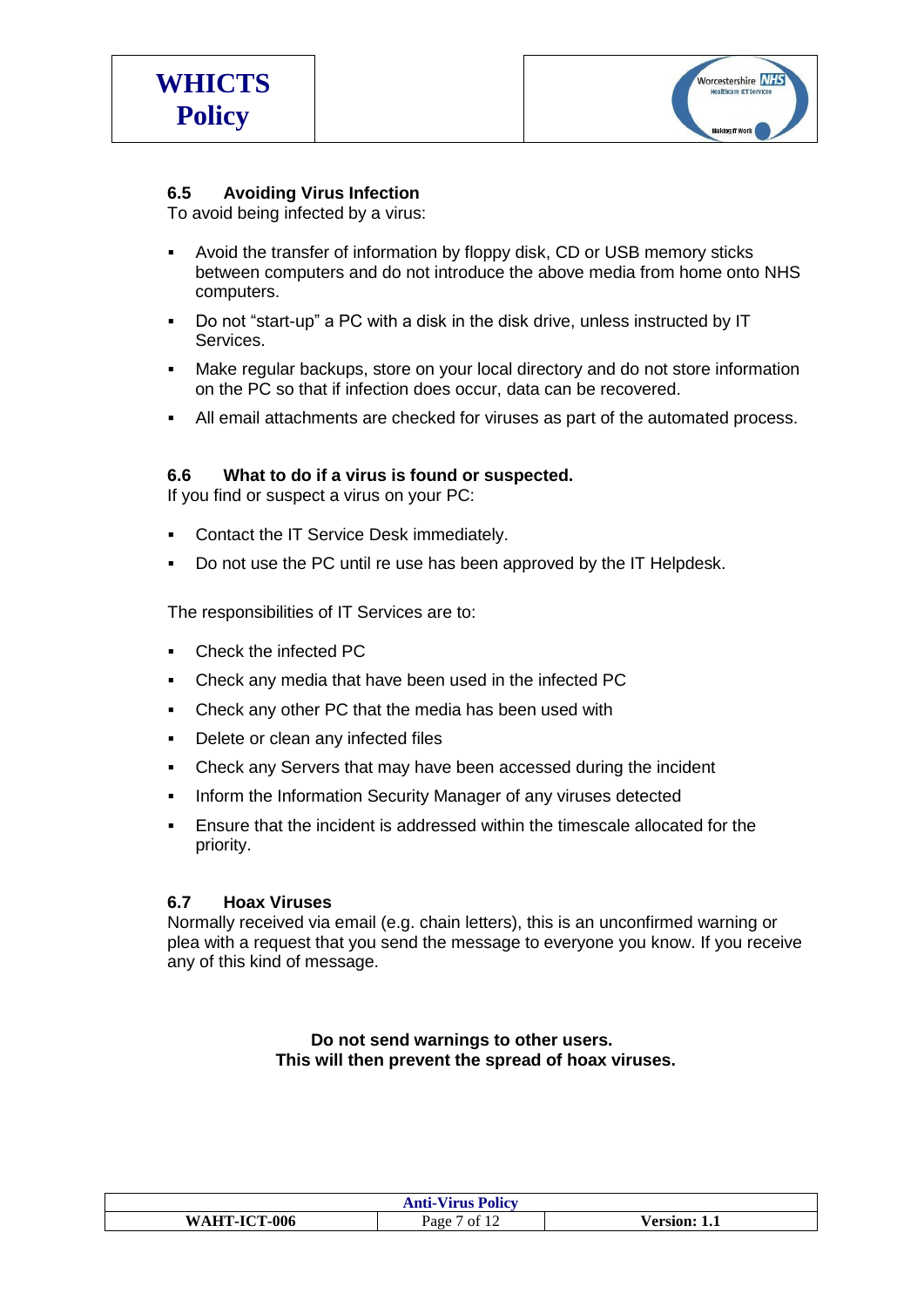

## **6.8 Information Protection**

Staff must wherever possible make use of their home (H) or shared (M) drives for storage of information.

However, where a file server is unavailable, then adequate backups of essential information and software should be taken, so if necessary, any data or software that is lost or corrupted due to virus infection can be recovered quickly under the instruction of IT Services.

#### **6.9 Data Protection**

The Data Protection Act governs the processing of personal identifiable data, and protecting the data from loss, damage or destruction, whether accidental or deliberate. This includes having anti-virus controls in place to safeguard information and ensure the Act is complied with.

The security measures must take into account the harm that may result from unauthorised or unlawful processing, loss, damage or destruction. The nature of the data being protected also needs to be considered.

Appropriate personnel checks need to be taken to ensure the integrity of the staff that have access to the data being protected.

## **7. Implementation**

#### **7.1 Plan for Implementation**

WHICTS will ensure this policy is sent to each Organisation's Information Governance Manager who will arrange for it to be communicated through their appropriate channels - including all directorate managers within the Organisation, whose responsibility it will then be to ensure that all staff groups within their area are directed to this policy.

#### **7.2 Dissemination**

This policy will be available on the Organisation Intranet. IG will arrange for the policy to be communicated through their appropriate channels.

#### **7.3 Training and Awareness**

This Policy will be promoted by WHICTS including the training department and Information Security manager; each Organisation's Information Governance Team will also promote the Policy. This Policy will also be included, along with the Information Security Policy, as a requirement for any new staff member to sign up to via the User Declaration. Any key amendments to the Policy will be notified to each Organisation for communication to staff groups. Staff are also required to complete mandatory IG training annually.

| <b>Anti-Virus Policy</b> |                                |                    |
|--------------------------|--------------------------------|--------------------|
| WAHT-ICT-006             | Page<br>`ot 12<br>$\mathbf{x}$ | $\ell$ ersion: 1.1 |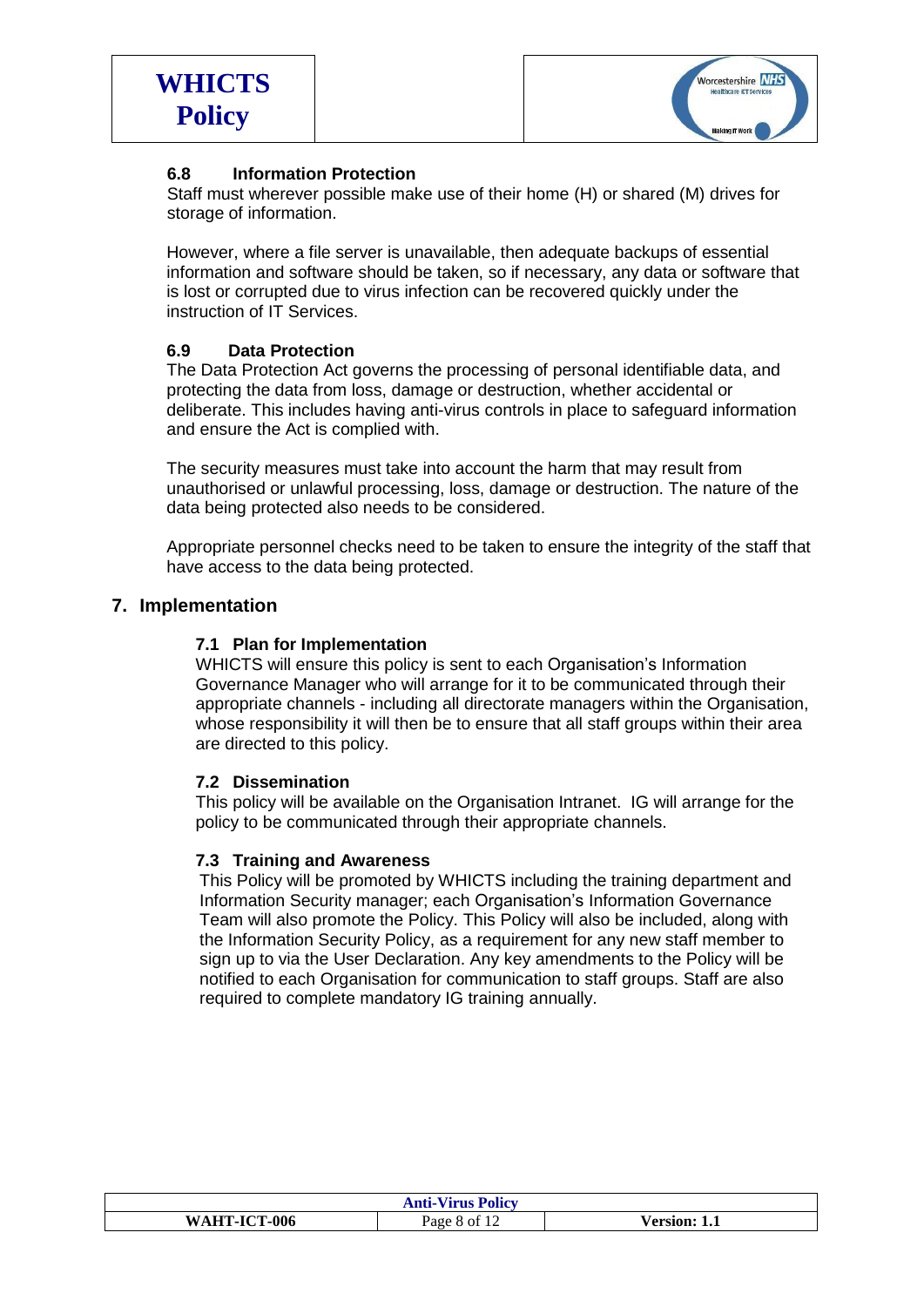



# **8. Monitoring and Compliance**

| Page/<br>Section of<br>Key<br>Document | Key control:                                                                  | Checks to be carried out<br>to confirm compliance<br>with the policy:                                                                                                                     | How often the<br>check will be<br>carried out:          | Responsible<br>for carrying<br>out the check: | Results of check<br>reported to:<br>(Responsible for also<br>ensuring actions are.<br>developed to address<br>any areas of non-<br>compliance)                | Frequency of reporting:                                                                                                                                                                                                                                                                  |
|----------------------------------------|-------------------------------------------------------------------------------|-------------------------------------------------------------------------------------------------------------------------------------------------------------------------------------------|---------------------------------------------------------|-----------------------------------------------|---------------------------------------------------------------------------------------------------------------------------------------------------------------|------------------------------------------------------------------------------------------------------------------------------------------------------------------------------------------------------------------------------------------------------------------------------------------|
|                                        | WHAT?                                                                         | HOW?                                                                                                                                                                                      | WHEN?                                                   | WHO?                                          | WHERE?                                                                                                                                                        | WHEN?                                                                                                                                                                                                                                                                                    |
| Page 6                                 | Breaches in<br>policy and<br>incidents will be<br>identified and<br>reported. | Initially logged as a call<br>via the Service Desk for<br>evaluation and, where<br>appropriate, an Incident<br>being raised and<br>investigated as per each<br>Organisation's guidelines. | Whenever a breach<br>in Policy or an<br>incident occurs | Investigating<br>officer                      | Reported in line with<br><b>Organisation Policy</b><br>through IG leads and<br>IGSG: where<br>appropriate being<br>escalated in line with<br>SIRI guidelines. | Low level breaches and Incidents<br>will be reviewed at Organisation's<br>IGSG 4 times a year.<br>Serious incidents will also follow<br>this process and are additionally<br>included in the individual<br>Organisation's SIC and annual<br>report, in line with HSCIC SIRI<br>guidance. |

## **9. Policy Review**

The Information Security Manager will ensure that any updates or new legislation will be reflected in this policy and disseminated throughout the Organisation if changes are made prior to the next revision of the policy, due in 24 months from approval.

## **10. References**

| Access to Health Records Act                                         | 1990      |
|----------------------------------------------------------------------|-----------|
| <b>Caldicott Principles</b>                                          |           |
| <b>Care Quality Commission</b>                                       | 2009      |
| Common Law Duty of Confidentiality                                   |           |
| <b>Computer Misuse Act</b>                                           | 1990      |
| Confidentiality: NHS Code of Practice                                | 2003      |
| Copyright, Designs and Patents Act                                   | 1988      |
| <b>Criminal Justice and Public Order Act</b>                         | 1994      |
| Data Protection Act/ Processing of Sensitive Personal Data Order     | 1998/2000 |
| <b>Electronic Communications Act</b>                                 | 2000      |
| Freedom of Information Act                                           | 2000      |
| Health and Safety at Work Act                                        | 1974      |
| <b>Health and Social Care Act</b>                                    | 2012      |
| <b>HSCIC Information Governance Toolkit</b>                          |           |
| Human Rights Act                                                     | 1998      |
| Information Security Management: NHS Code of Practice - DH           | 2007      |
| Interception Of Communications Act                                   | 1985      |
| ISO/IEC 27001 Information Security Management Standard               | 2005      |
| Records Management: NHS Code of Practice                             | 2006      |
| Reporting, Managing and Investigating IG Serious Incidents Requiring | 2013      |
| Investigation (SIRI)                                                 |           |
| <b>Regulation of Investigatory Powers</b>                            | 2000      |
| <b>Trade Mark Act</b>                                                | 1994      |

| <b>Anti-Virus Policy</b> |      |          |  |
|--------------------------|------|----------|--|
| <b>-ICT-006</b>          | Page | √ersion: |  |
| WAHT-                    | Y 01 | 1.1      |  |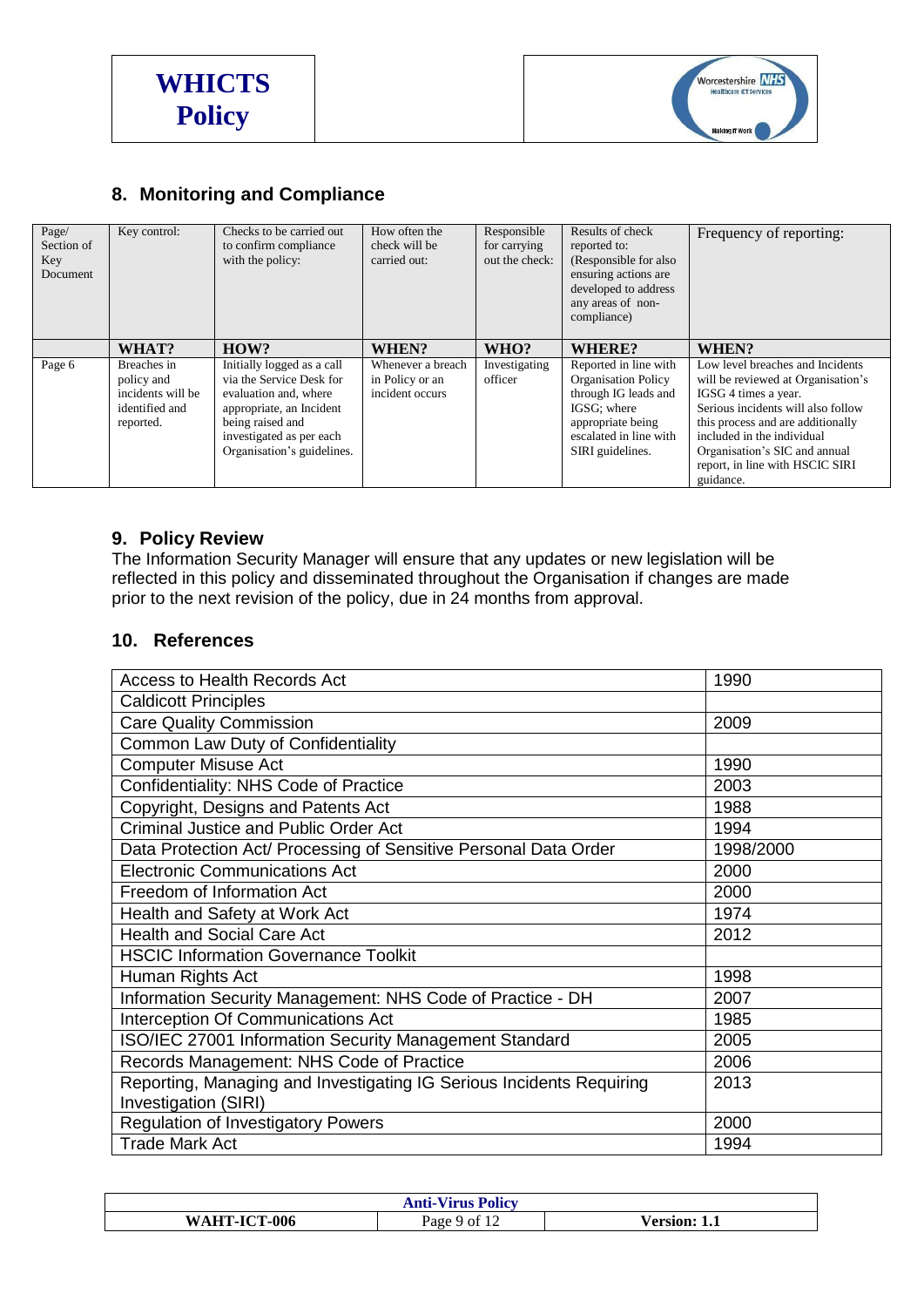



## **11.Background**

## **11.1 Equality Requirements**

No potential discriminatory impact has been identified as a result of the Equality Impact Assessment Tool, so not required to refer to Human Resources.

#### **11.2 Financial Risk Assessment**

No business case has been completed as nothing highlighted as a result of the Financial Risk Assessment.

#### **11.3 Consultation Process**

The following stakeholders have been consulted during the production of this Policy:

**WHICTS** 

Information Governance Groups at Organisation and County level

#### **11.4 Approval process**

As a WHICTS Policy each Organisation will co-ordinate approval via their IG Steering Groups and any additional identified committees.

| <b>Anti-Virus Policy</b> |                             |                |  |
|--------------------------|-----------------------------|----------------|--|
| WAHT-ICT-006             | Page<br>$10 \text{ of } 12$ | Version: \<br> |  |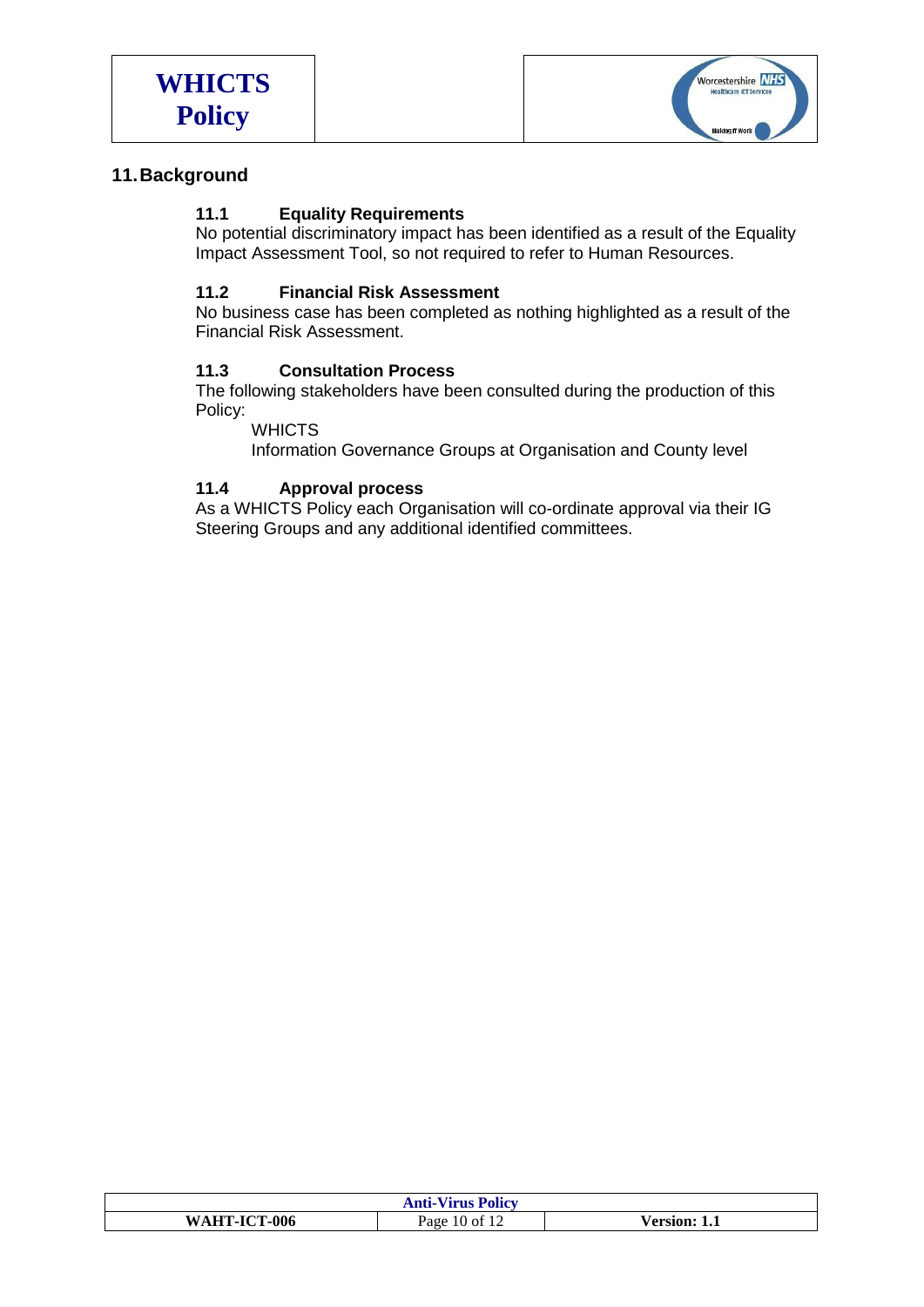

# **Supporting Document 1 - Equality Impact Assessment Tool**

To be completed by the key document author and attached to key document when submitted to the appropriate committee for consideration and approval.

|                           |                                                                                                            | Yes/No    | <b>Comments</b> |
|---------------------------|------------------------------------------------------------------------------------------------------------|-----------|-----------------|
| 1.                        | Does the policy/guidance affect one<br>group less or more favourably than<br>another on the basis of:      |           |                 |
|                           | Race                                                                                                       | <b>No</b> |                 |
|                           | Ethnic origins (including gypsies and<br>travellers)                                                       | <b>No</b> |                 |
|                           | Nationality                                                                                                | <b>No</b> |                 |
|                           | Gender                                                                                                     | <b>No</b> |                 |
|                           | Culture                                                                                                    | <b>No</b> |                 |
|                           | Religion or belief                                                                                         | <b>No</b> |                 |
|                           | Sexual orientation including<br>lesbian.<br>gay and bisexual people                                        | <b>No</b> |                 |
|                           | Age                                                                                                        | <b>No</b> |                 |
| 2.                        | Is there any evidence that some groups<br>are affected differently?                                        | <b>No</b> |                 |
| 3.                        | If you have identified potential<br>discrimination, are any exceptions<br>valid, legal and/or justifiable? | <b>No</b> |                 |
| $\overline{\mathbf{4}}$ . | Is the impact of the policy/guidance<br>likely to be negative?                                             | <b>No</b> |                 |
| 5.                        | If so can the impact be avoided?                                                                           |           |                 |
| 6.                        | What alternatives are there to achieving<br>the policy/guidance without the impact?                        |           |                 |
| 7.                        | Can we reduce the impact by taking<br>different action?                                                    |           |                 |

If you have identified a potential discriminatory impact of this key document, please refer it to Assistant Manager of Human Resources, together with any suggestions as to the action required to avoid/reduce this impact.

For advice in respect of answering the above questions, please contact Assistant Manager of Human Resources.

| <b>Anti-Virus Policy</b> |      |          |  |
|--------------------------|------|----------|--|
| <b>AHT-ICT-006</b>       | Page | √ersion· |  |
| W                        | nt.  | -1.1     |  |